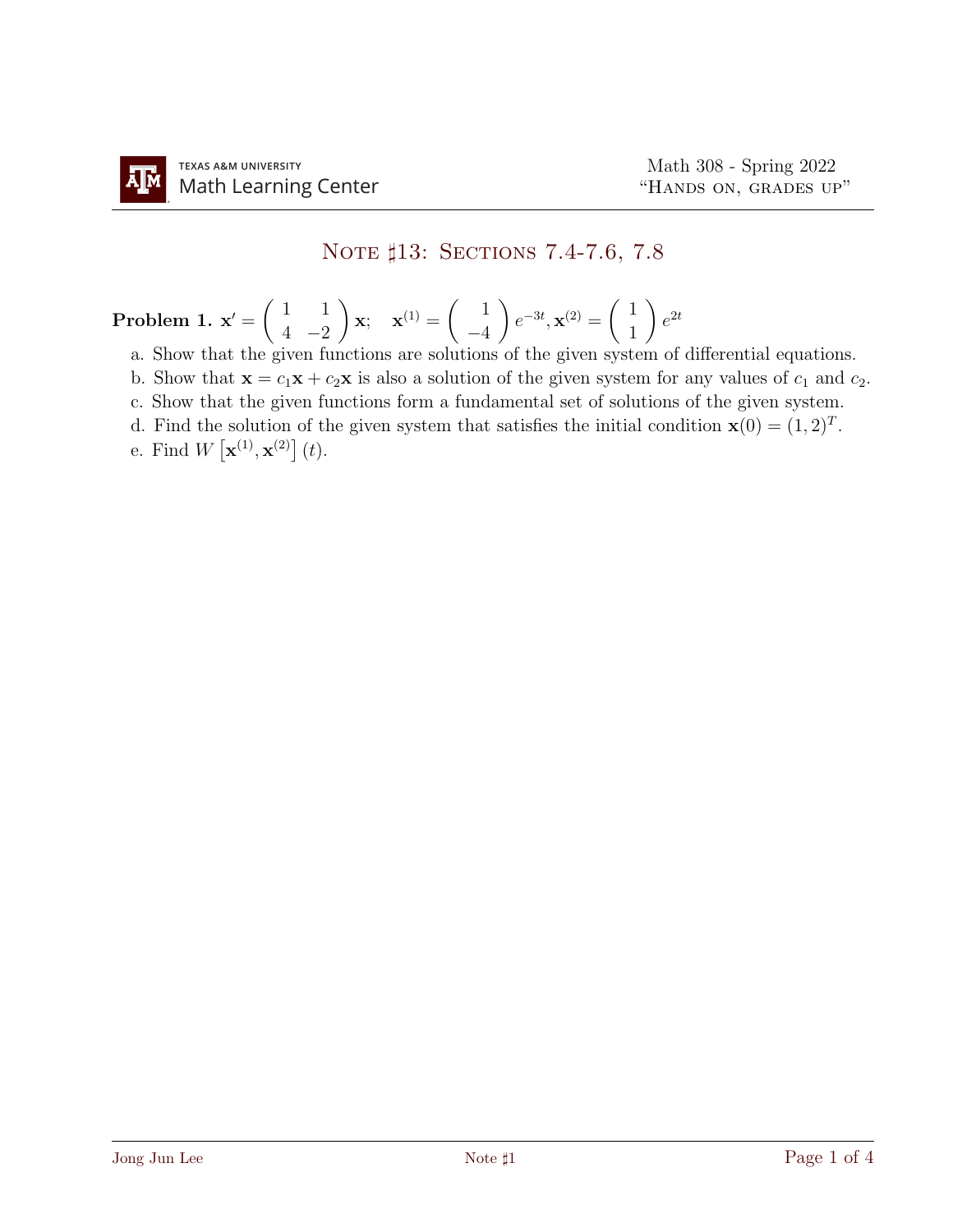## Problem 2.

$$
\mathbf{x}' = \begin{pmatrix} 2 & -1 \\ 3 & -2 \end{pmatrix} \mathbf{x}
$$

a. Draw a direction field.

b. Find the general solution of the given system of equations and describe the behavior of the solution as  $t \to \infty$ .

c. Plot a few trajectories of the system.

2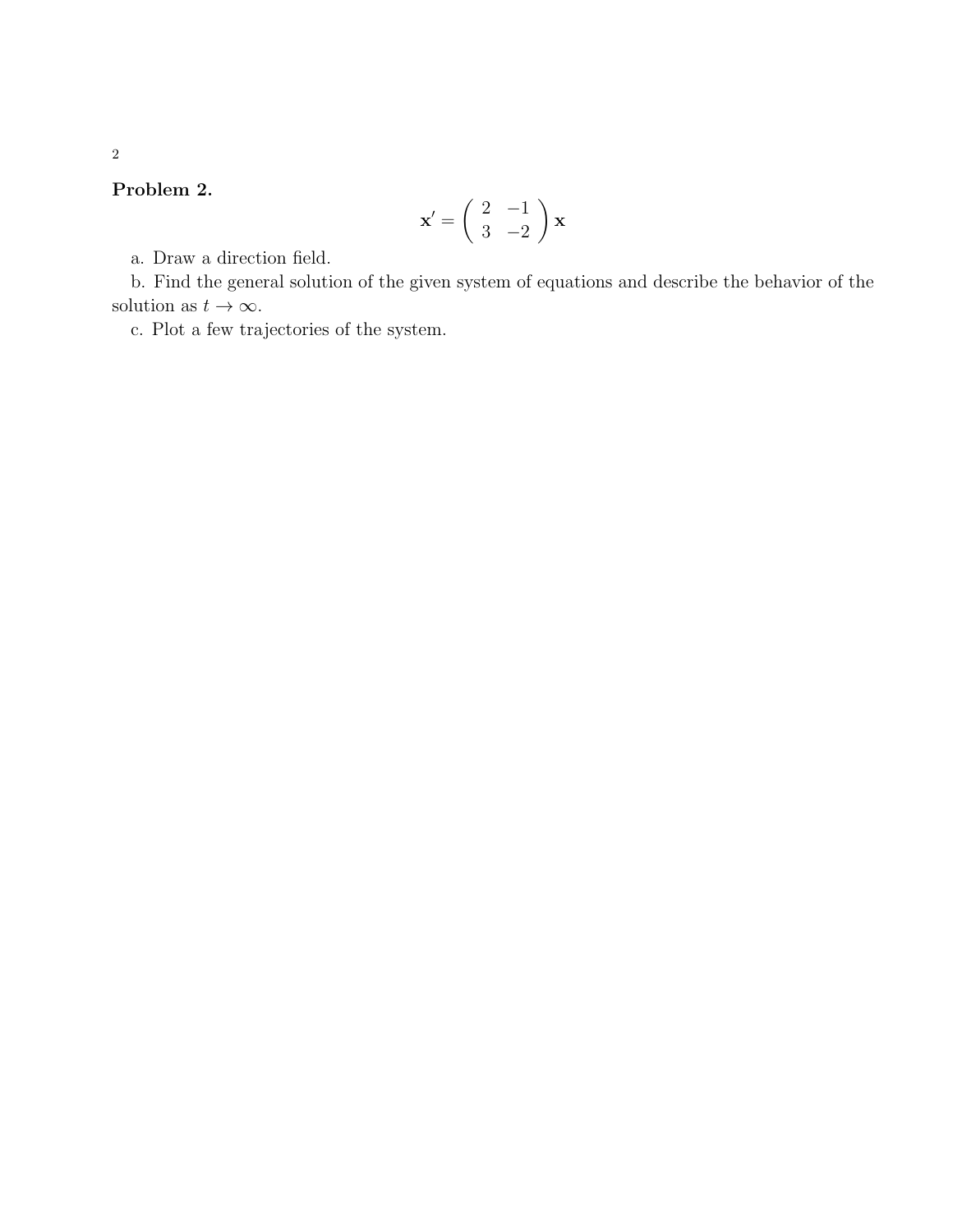## Problem 3.

$$
\mathbf{x}' = \begin{pmatrix} 1 & -1 \\ 5 & -3 \end{pmatrix} \mathbf{x}
$$

a. Draw a direction field.

b. Find the general solution of the given system of equations and describe the behavior of the solution as  $t \to \infty$ .

c. Plot a few trajectories of the system.